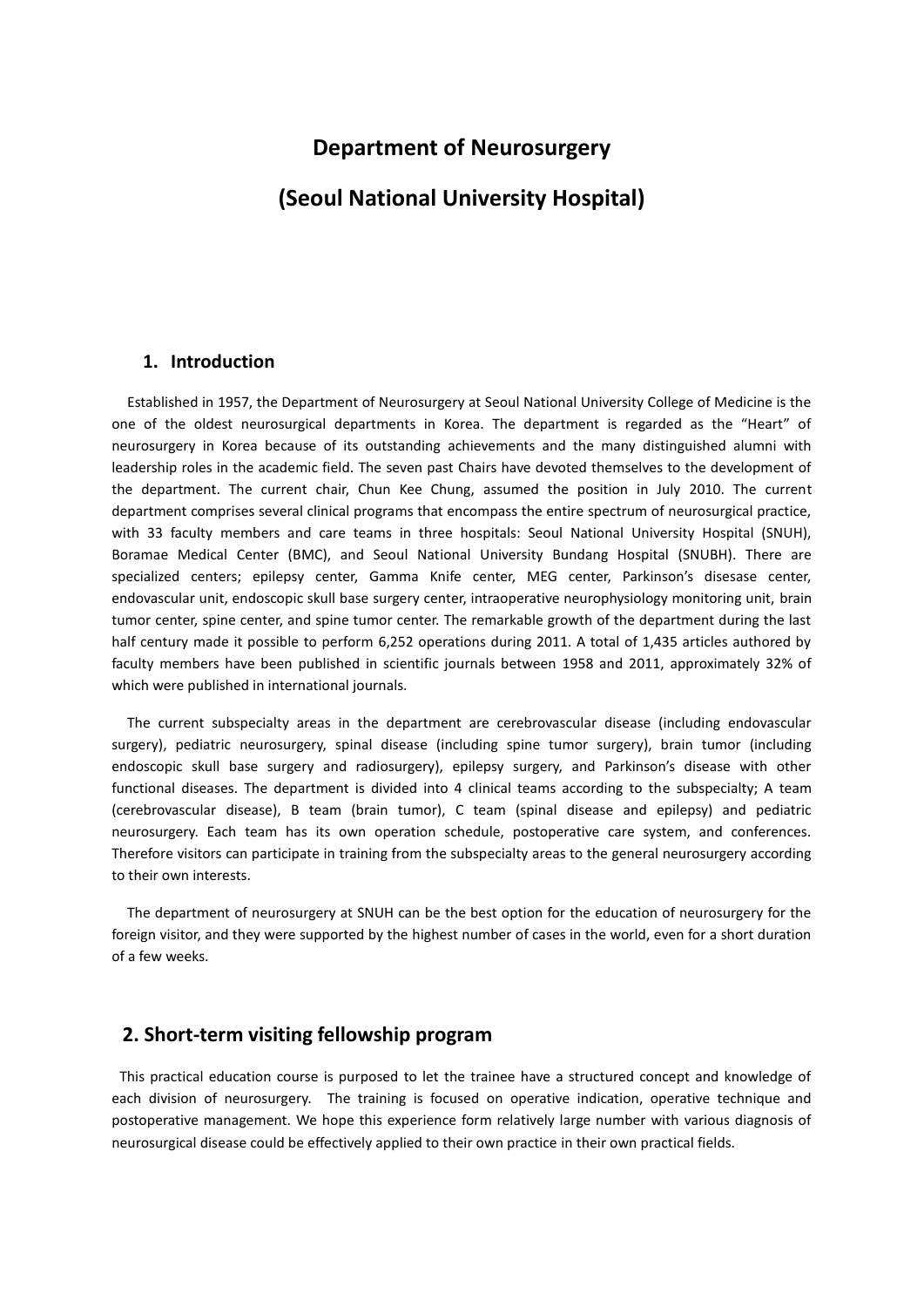#### **1) Educational contents**

① **Conferences**: The daily schedule starts from the morning conference (MC) in room 5314 at 7:30AM. The chief resident of each team reports on the new patients, operative records, and today's operative schedule, and it continue about 30 minutes. Conferences of subspecialty part and multidisciplinary meeting open on weekdays.

|                                                                                                                                                                                                                   | Mon                                              | <b>Tue</b>             | Wed                | Thu                                                                               | Fri                             | Sat     |
|-------------------------------------------------------------------------------------------------------------------------------------------------------------------------------------------------------------------|--------------------------------------------------|------------------------|--------------------|-----------------------------------------------------------------------------------|---------------------------------|---------|
| 7:30                                                                                                                                                                                                              | <b>MC</b>                                        | МC                     | MC                 | <b>MC</b>                                                                         | 7AM STC, SCC<br>(monthly)<br>MC |         |
| 8:00                                                                                                                                                                                                              |                                                  |                        | $OPD + OR$         | $OPD + OR$                                                                        | $OPD + OR$                      |         |
| 9:00                                                                                                                                                                                                              |                                                  | $OPD + OR$             |                    |                                                                                   |                                 | Staff   |
| 10:00                                                                                                                                                                                                             | $OPD + OR$                                       |                        |                    | ESC (biweekly)                                                                    |                                 | Lecture |
| 11:00                                                                                                                                                                                                             |                                                  |                        |                    |                                                                                   |                                 |         |
| 12:00                                                                                                                                                                                                             |                                                  |                        |                    | $OPD + OR$                                                                        |                                 |         |
| 13:00                                                                                                                                                                                                             |                                                  |                        |                    | $OPD + OR$                                                                        |                                 |         |
| 14:00                                                                                                                                                                                                             |                                                  | $OPD + OR$             | $OPD + OR$         |                                                                                   |                                 |         |
| 15:00                                                                                                                                                                                                             | $OPD + OR$                                       |                        |                    |                                                                                   |                                 |         |
| 16:00                                                                                                                                                                                                             |                                                  | NEC (biweekly)<br>PNRC | <b>NVC</b>         | <b>RSC</b><br>(biweekly)                                                          | $OPD + OR$                      |         |
| 17:00                                                                                                                                                                                                             | MMC(monthly)<br>NOC (biweekly)<br>POC (biweekly) | SC<br>PPR              | <b>NRPC</b>        | <b>NSGR</b>                                                                       |                                 |         |
| <b>ESC: Epilepsy Surgery Conference</b><br>MC: Morning conference<br>MMC: Mortality-Morbidity Conference<br>$\mathbf{M} \mathbf{F} \mathbf{C}$ . $\mathbf{M}$ , we have a set of a set of a set of a set of a set |                                                  |                        | OR: Operation Room | PNRC : Pediatric Neuro-Radiology Conference<br>POC: Pediatric Oncology Conference |                                 |         |

NEC: Neuroendocrinology Conference NOC: Neuro Oncology Conference NRPC: Neuro-Radio-Pathology Conference NSGR: Neurosurgery Grand Round NVC: Neurovascular Conference OPD: Outpatient Division PPR: Pediatric Pathology Review RSC: Radiosurgery Conference SC: Spine Conference SCC: Spine Center Conference STC: Spine Tumor Conference

\* Optional schedules can be arranged individually

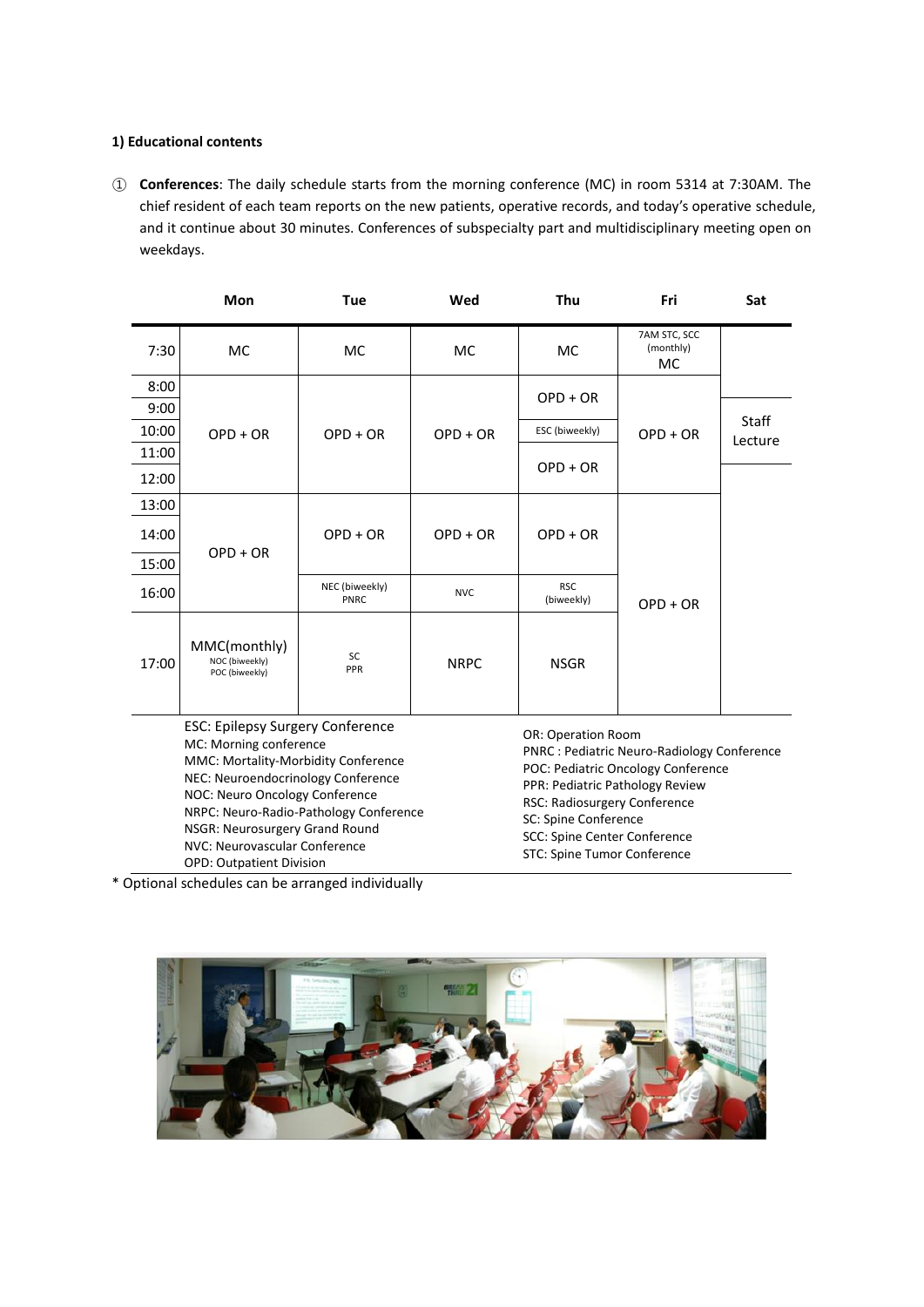- ESC (Epilepsy Surgery Conference, Thu 10am, biweekly): epilepsy surgery case discussion with epileptologist and neurosurgeon
- NRPC (Neuro-Radio-Patholgody conference, Wed 5pm, weekly): practical case conference for preoperative imaging diagnosis, surgical intervention and pathologic diagnosis by Neurosurgery, Neuroradiology and Neuropathology
- RSC (Radiosurgery conference, Thu, 4pm, biweekly): case discussion in radiosurgery group
- NOC (Neuro Oncology conference, Mon 5pm, biweekly): glioma case discussion with neurooncologist and neurosurgeon
- NEC (Neuro-endocrinology Conference, Tue 5pm, biweekly): pituitary adenoma case discussion with endocrinologist and neurosurgeon
- SC (Spine conference, Tue, 4pm, weekly): case discussion in spine group
- SCC (Spine center conference, Fri 7am, monthly): multidisciplinary approach to the patients with spinal disease by neurosurgeon, orthopedics, neurologist, rheumatologist
- STC (Spine tumor conference, Fri 7am, monthly): multidisciplinary approach to the patients with spinal metastasis by neurosurgeon, orthopedics, oncologist
- MMC (Mortality-morbidity conference, Mon 5pm, monthly): residents' conference with mortality and morbidity cases
- NSGR (Neurosurgery grand round, Thu, 5pm, monthly) : Faculty lecture or invited lectures on all over the fields associated with neurosurgical diseases
- ② **Operation schedules:** The induction of operation start before 8:00AM and the trainee can participate in the whole procedure of operation after attending the morning conference. Four operative rooms are available and various operations have been performed at the same time.

| Operative room | Mon                       | Tue          | Wed                    | Thu          | Fri                     |
|----------------|---------------------------|--------------|------------------------|--------------|-------------------------|
| C <sub>2</sub> | Tumor (JW)                | Vascular (K) | Tumor (Y)              | Vascular (K) | Tumor (Y)<br>Trauma (L) |
| C <sub>4</sub> | Epilepsy (C)              | Tumor (Q)    | Tumor (J)<br>Spine (C) | Tumor (Q)    | Tumor (B)               |
| C <sub>5</sub> | Functional surgery<br>(P) | Tumor (P)    | Tumor (B)              | Spine (H)    | Spine (H)               |
| Pediatric      | К                         | W Ph         | K                      | W            | Ph                      |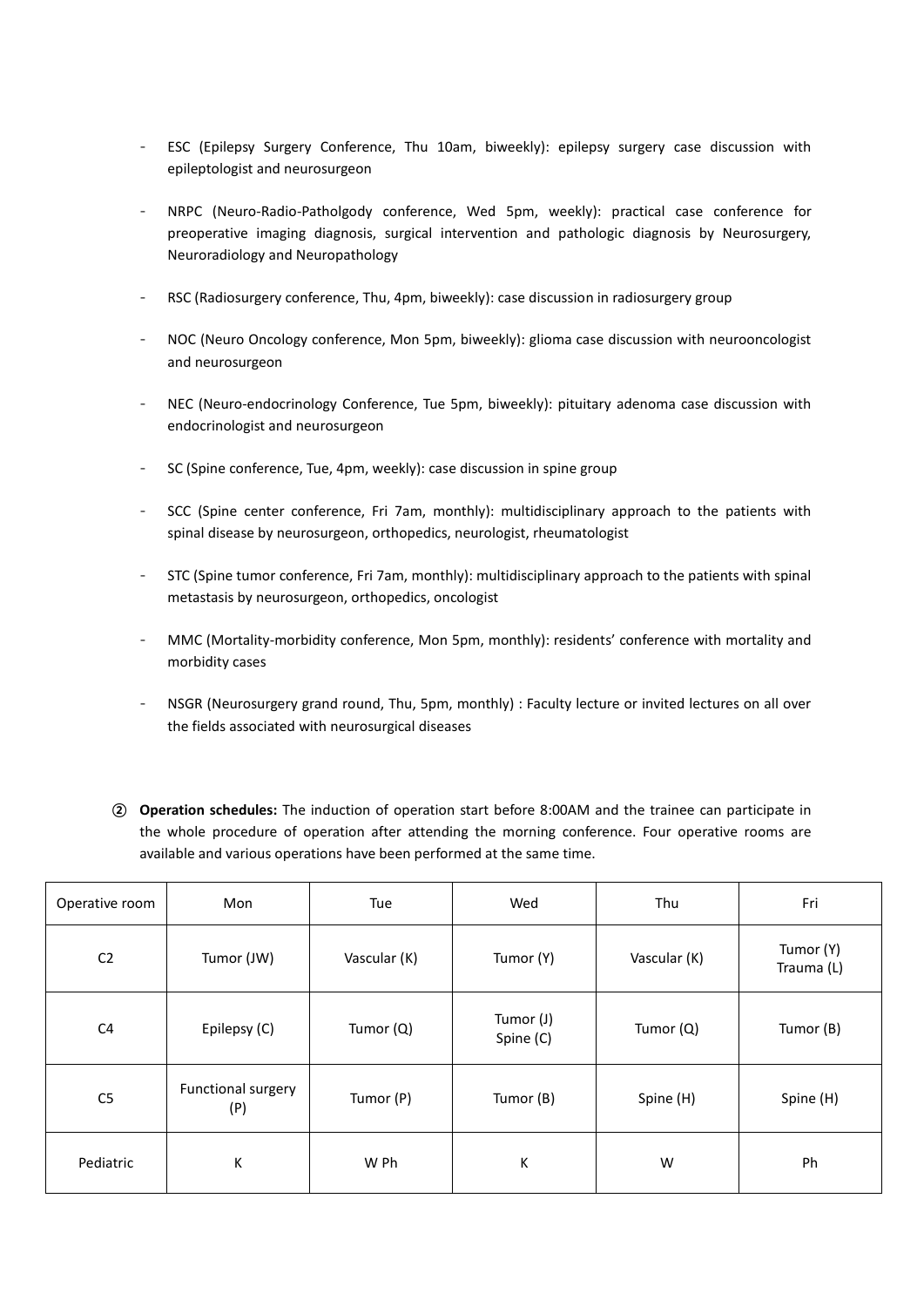| Division of the department | <b>Individuals</b>  | Common operations                                       |
|----------------------------|---------------------|---------------------------------------------------------|
| A team                     | Jeong Eun Kim (K)   | Aneurysmal clipping                                     |
| (cerebrovascular disease)  | Hyun-Seung Kang (S) | STA-MCA bypass surgery                                  |
|                            |                     | Endovascular surgery (Neurointervention room)           |
| B team (brain tumor)       | Hee-Won Jung (J)    | Brain tumor surgery                                     |
|                            | Dong Gyu Kim (Q)    | Radiosurgery (GKS center)                               |
|                            | Sun Ha Paek (P)     | Endoscopic surgery                                      |
|                            | Chul-Kee Park (B)   | Deep brain stimulation (DBS)                            |
|                            | Yong-Hwy Kim (Y)    | Microvascular decompression                             |
|                            | Jin Wook Kim (JW)   |                                                         |
| C team                     | Chun Kee Chung (C)  | Spine surgery                                           |
| (spinal disease and        | Chi Heon Kim (H)    | Epilepsy surgery                                        |
| epilepsy):                 | Soo Eon Lee (L)     | Awake brain surgery                                     |
|                            |                     | Spinal tumor surgery                                    |
|                            |                     | Minimally invasive surgery including Endoscopic surgery |
|                            |                     | Trauma surgery                                          |
| Pediatric neurosurgery     | Kyu-Chang Wang (W)  | Brain tumor surgery                                     |
|                            | Seung-Ki Kim (K)    | <b>EDAS</b> surgery                                     |
|                            | Ji Hoon Phi (Ph)    | Congenital anomaly for spinal bifida                    |



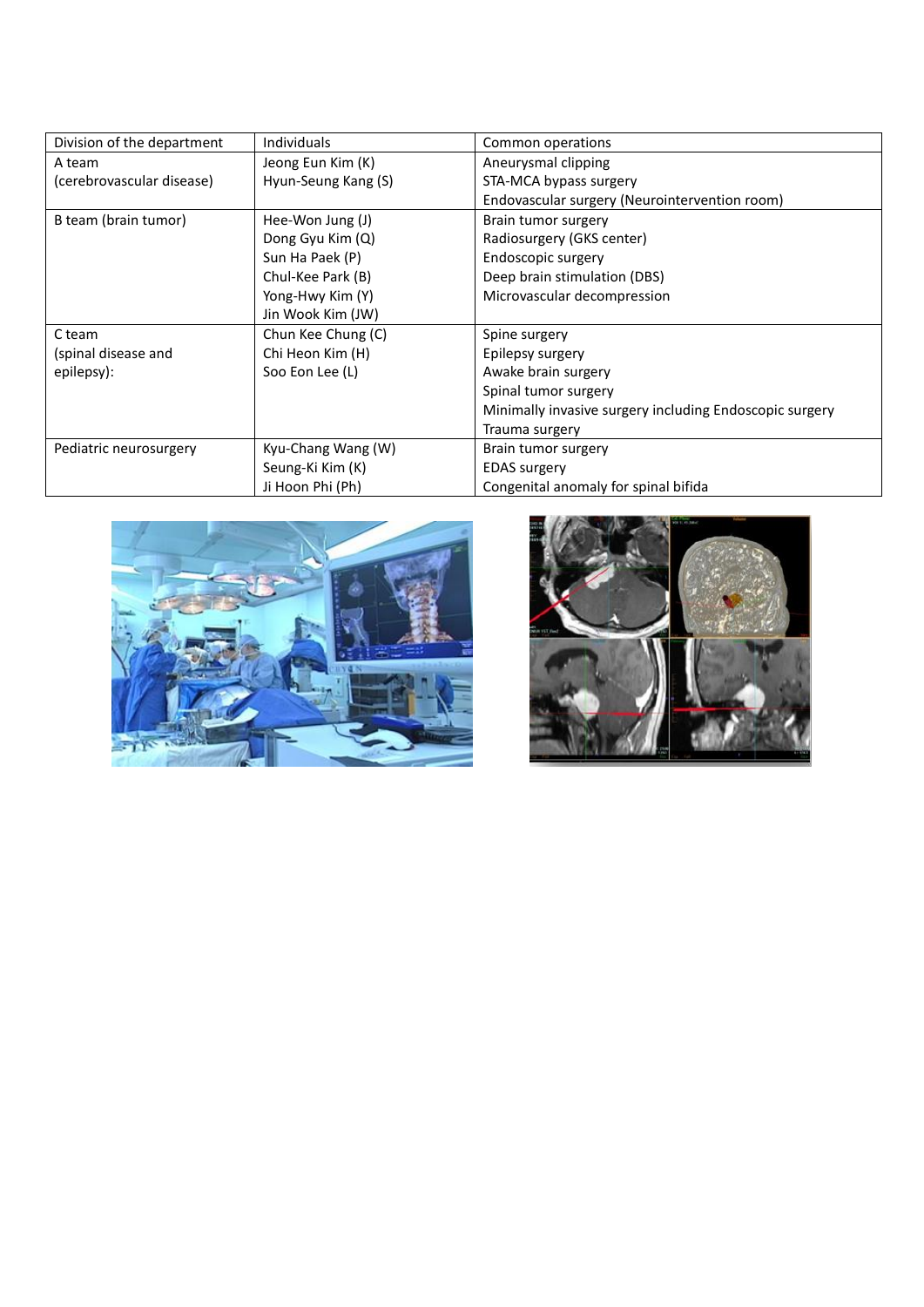- ③ **Post-operative care**: After morning conference, most of the faculty have time for in-patients ward rounds. The main ward is 55 and 45 wards. And surgical intensive care unit (SICU) for neurosurgery is also set-up. The trainee can observe from the usual postoperative care to intensive neurosurgical care such as intracranial pressure monitoring and coma therapy.
- ④ **Research meeting**: clinical, translational research activities of SNUH
	- Institutes for biomedical research: 8 benches
	- Cancer research institute: 1 bench
	- Magnetoencephalography (MEG) center: 1 dry lab
	- Discussions and reports of a variety of research activities by clinicians, basic lab, collaborating coresearchers

#### **2) Curriculum**

**2 weeks' program:** we recommend a training of one division which the trainee is the most interested part during 2 week's program.

- ① Operation
	- Observation of about 10-20 operations, Participation as an assistant in 1-2 operations
	- Introduction to common operations of neurosurgical field
- ② Post-op care

Attendance of everyday ward round

③ Conferences

Attendance of everyday morning conference and multidisciplinary conference

- ④ Research meeting
	- Participating 1 time
- ⑤ Reports on the last week of training periods
	- Presentation of trainee about what the trainee learned and feedback from the faculties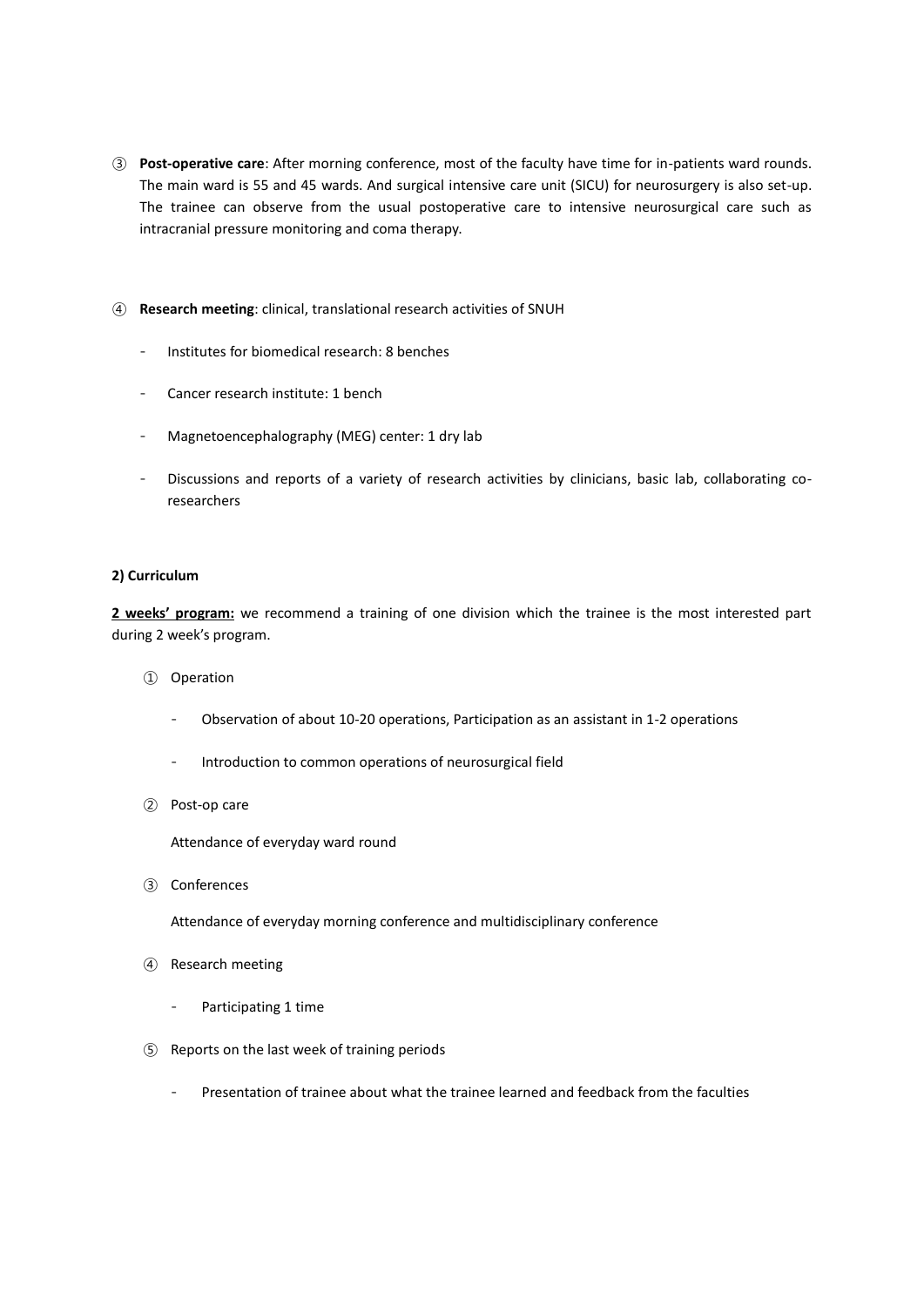**4 weeks' program:** we recommend a training of one or two divisions which the trainee is interested part or their subspecialty during 4 week's program.

- ① Operation
	- Observation of about 30-40 operations, Participation as an assistant in 3-4 operations
	- In-depth discussion about operative indications and operative techniques
- ② Post-op care

Attendance on everyday ward round

③ Conferences

Attendance on everyday morning conferences and multidisciplinary conference

④ Research meetings

Participating 2 times

⑤ Reports on the last week of training periods

Presentation by the trainee about what the trainee learned and feedback from the faculties

## **3. Current Faculty Member of the Department of Neurosurgery at SNUH**

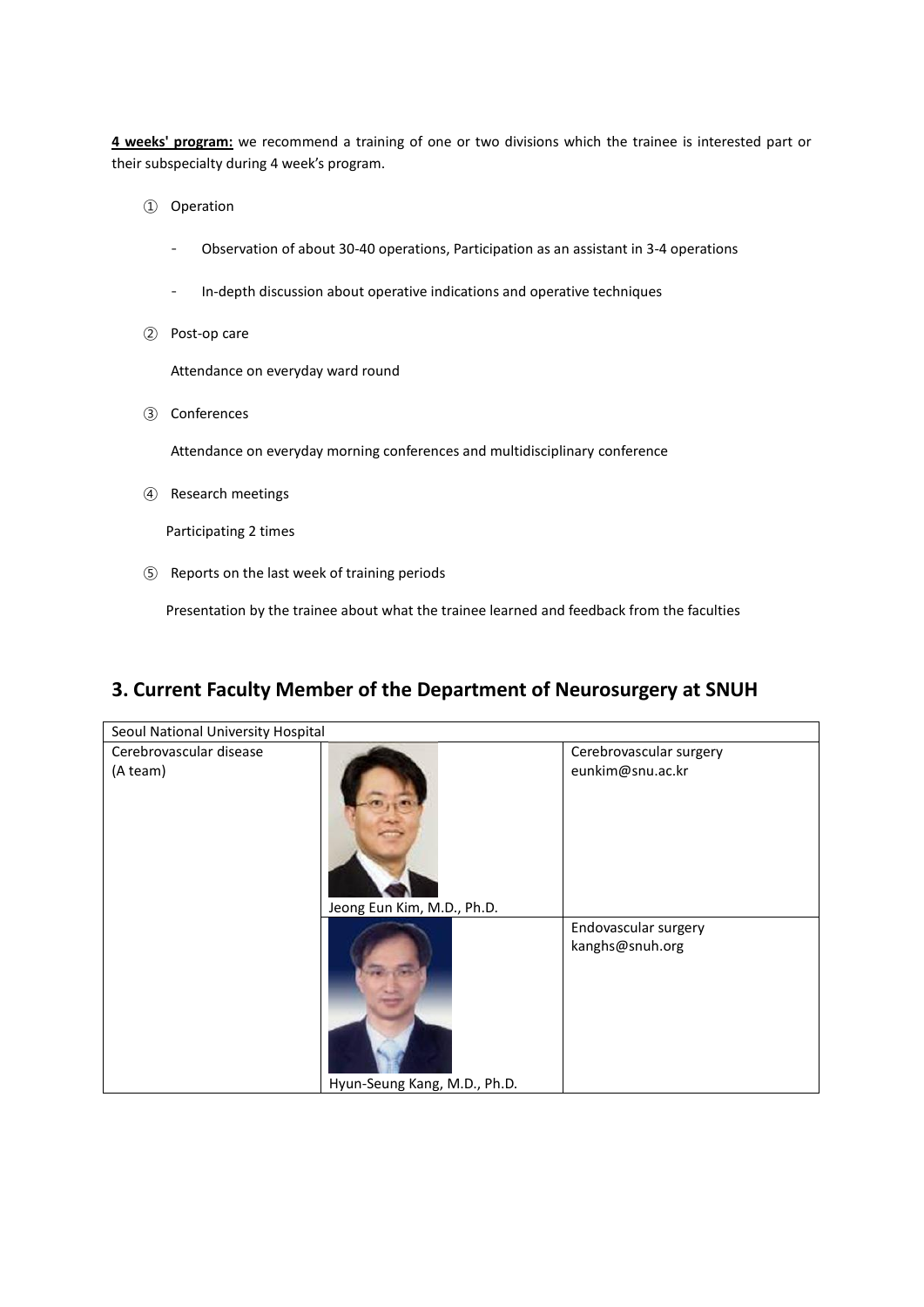| President of SNUH<br>Brain tumor<br>(B team)<br>hwjung@snu.ac.kr                  |  |
|-----------------------------------------------------------------------------------|--|
|                                                                                   |  |
| Hee-Won Jung, M.D., Ph.D.                                                         |  |
| Radiosurgery<br>Functional neurosurgery<br>gknife@plaza.snu.ac.kr                 |  |
| Dong Gyu Kim, M.D., Ph.D.                                                         |  |
| Radiosurgery<br>Functional neurosurgery<br>Endoscopic surgery<br>paeksh@snu.ac.kr |  |
| Sun Ha Paek, M.D., Ph.D.                                                          |  |
| Radiosurgery<br>htchung@snu.ac.kr                                                 |  |
| Hyun-Tai Chung, Ph.D.                                                             |  |
| nsckpark@snu.ac.kr                                                                |  |
| Chul-Kee Park, M.D., Ph.D.                                                        |  |
| Endoscopic surgery<br>Kimyh96@hanmail.net                                         |  |
| Yong-Hwy Kim, M.D.                                                                |  |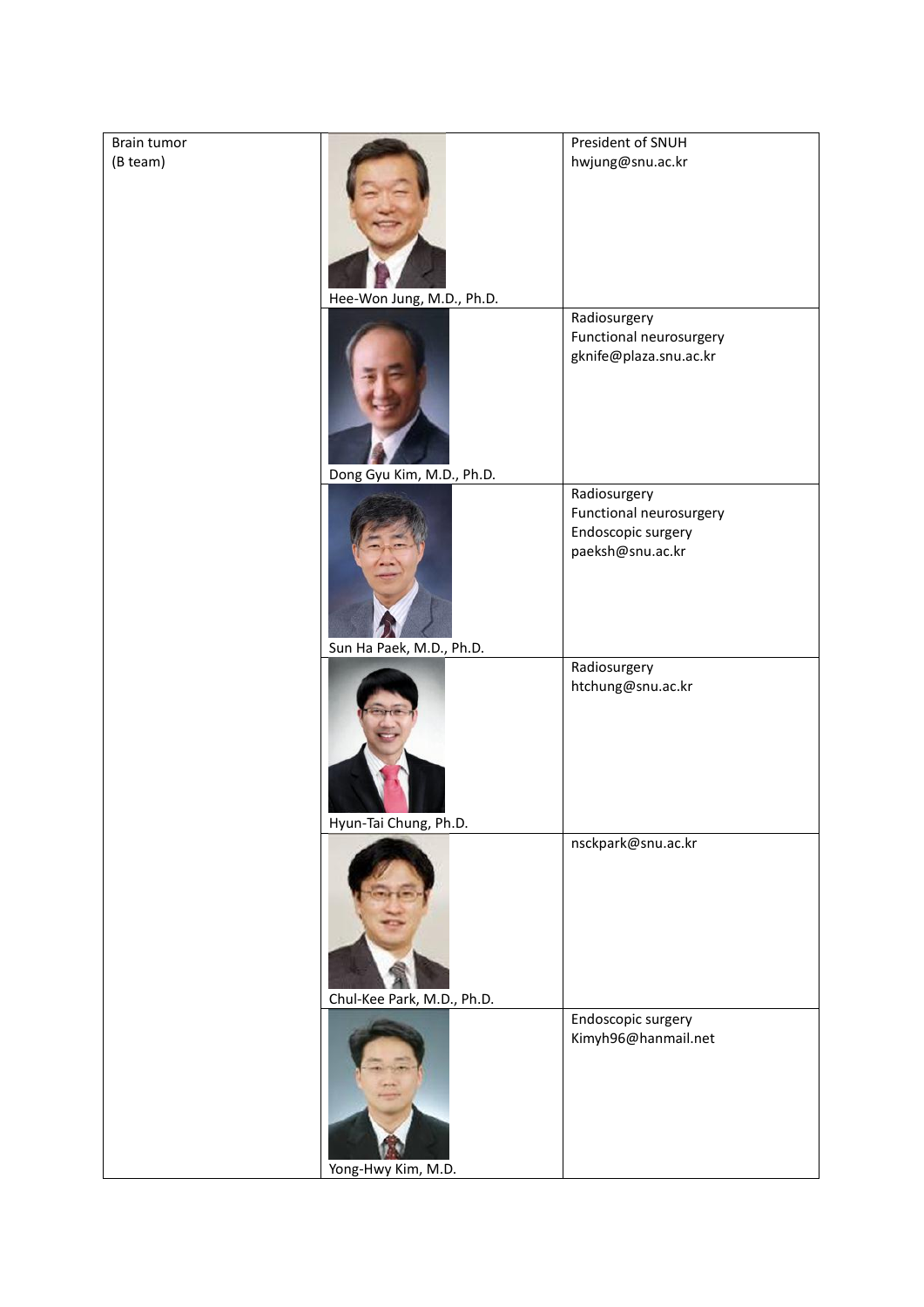|                   | Jin Wook Kim, M.D.          | Wook616@hanmail.net                               |
|-------------------|-----------------------------|---------------------------------------------------|
| Spine<br>(C team) | Chun Kee Chung, M.D., Ph.D. | Chairman<br>chungc@snu.ac.kr                      |
|                   | June Sic Kim, Ph.D.         | Magnetoencephalography<br>jskim@snuh.org          |
|                   | Chi Heon Kim, M.D., Ph.D.   | chiheon@hanmail.net                               |
|                   | Seung-Hyun Jin, Ph.D.       | Intraoperative neuromonitoring<br>jinse@meg.re.kr |
|                   | Soo Eon Lee, M.D.           | leesea8081@hanmail.net                            |